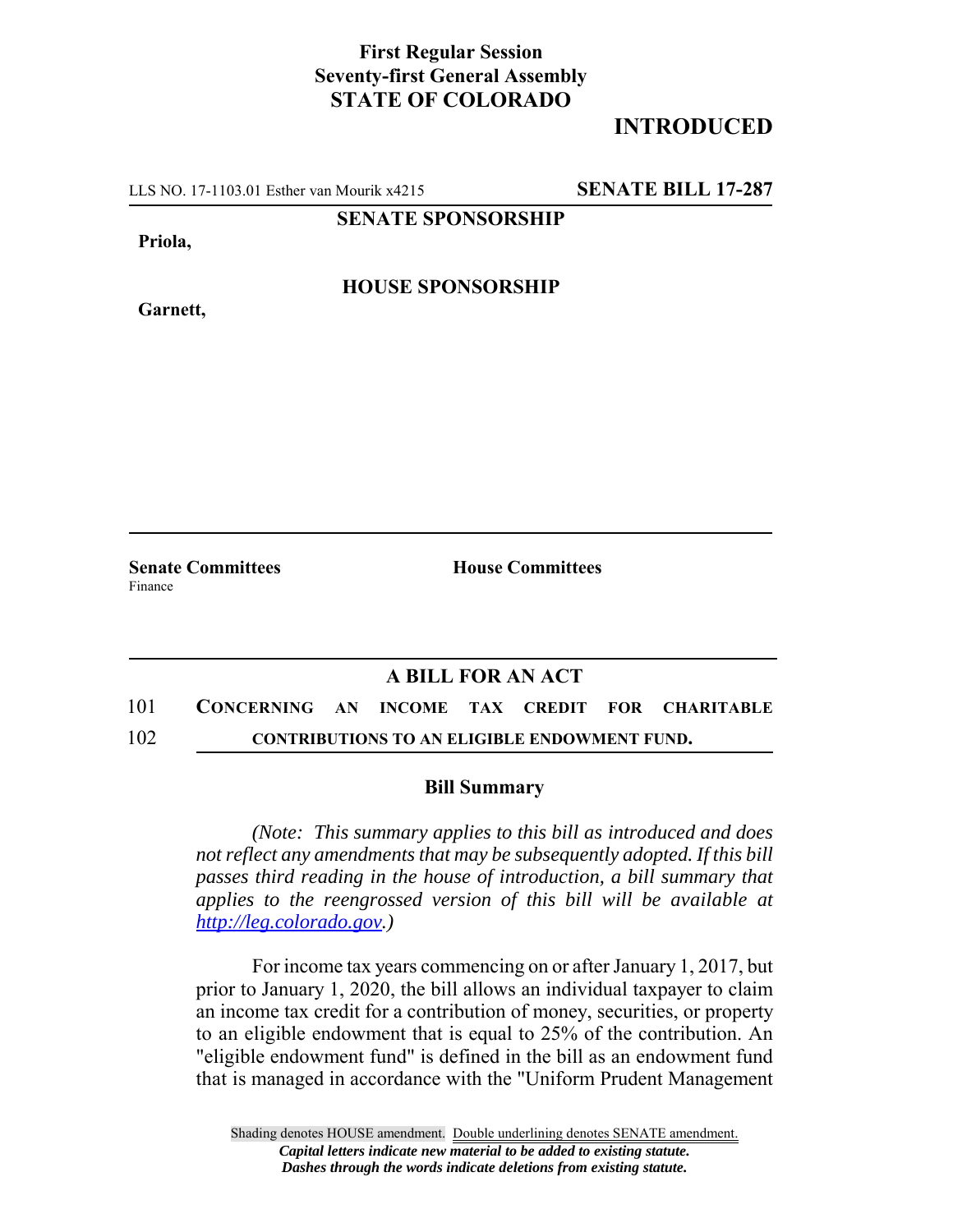of Institutional Funds Act".

A Colorado charitable organization that receives the credit is required to provide a credit certificate to the taxpayer, who must submit the certificate to the department of revenue along with his or her tax return. The maximum credit an individual may claim for an income tax year is \$25,000. Unused credits are not refunded but may be carried forward for up to 5 income tax years. A taxpayer may not claim the credit if he or she claims any other state income tax credit for the same charitable contribution.

1 *Be it enacted by the General Assembly of the State of Colorado:*

2 **SECTION 1.** In Colorado Revised Statutes, **add** 39-22-539 as 3 follows:

 **39-22-539. Credit for charitable contributions - legislative declaration - definitions.** (1) THE GENERAL ASSEMBLY HEREBY FINDS AND DECLARES THAT THE INTENDED PURPOSE OF THE TAX CREDIT CREATED IN THIS SECTION IS TO ENCOURAGE THE DONATION OF MONEY, PROPERTY, AND SECURITIES TO ELIGIBLE ENDOWMENT FUNDS FOR CHARITABLE PURPOSES, WHICH WILL RESULT IN INCREASED ECONOMIC ACTIVITY AND COMMUNITY DEVELOPMENT WITHIN THE STATE.

11 (2) AS USED IN THIS SECTION:

 (a) "COLORADO CHARITABLE ORGANIZATION" MEANS AN ORGANIZATION THAT IS EXEMPT FROM FEDERAL TAXATION UNDER SECTION 14 501 (c)(3) OF THE INTERNAL REVENUE CODE AND THAT IS ORGANIZED AND OPERATED WITHIN COLORADO.

 (b) "ELIGIBLE ENDOWMENT FUND" MEANS AN ENDOWMENT FUND 17 AS DEFINED IN SECTION 15-1-1102 (2), THAT IS REQUIRED TO BE MANAGED IN ACCORDANCE WITH THE "UNIFORM PRUDENT MANAGEMENT OF INSTITUTIONAL FUNDS ACT", PART 11 OF ARTICLE 1 OF TITLE 15. "ELIGIBLE ENDOWMENT FUND" DOES NOT INCLUDE A DONOR ADVISED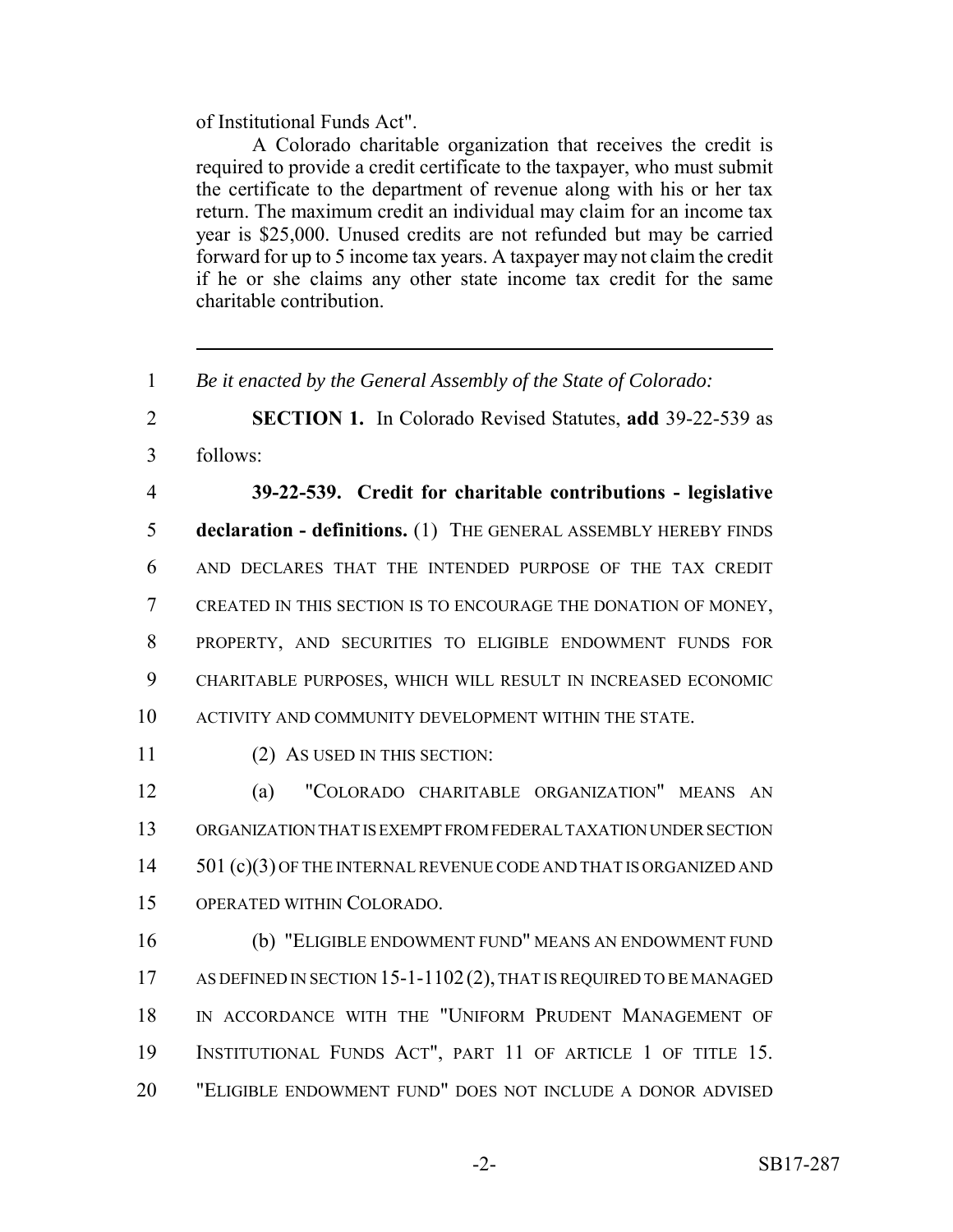FUND, AS DEFINED IN SECTION 4966 (d)(2)(A) OF THE INTERNAL REVENUE CODE, OR A PRIVATE FOUNDATION, AS DEFINED IN SECTION 509 (a) OF THE INTERNAL REVENUE CODE.

 (3) (a) FOR INCOME TAX YEARS COMMENCING ON OR AFTER JANUARY 1, 2017, BUT PRIOR TO JANUARY 1, 2020, AN INDIVIDUAL WHO MAKES A CONTRIBUTION OF MONEY, SECURITIES, OR PROPERTY TO A COLORADO CHARITABLE ORGANIZATION DURING THE INCOME TAX YEAR THAT IS HELD AS PART OF AN ELIGIBLE ENDOWMENT FUND IS ALLOWED A CREDIT AGAINST THE INCOME TAXES IMPOSED BY THIS ARTICLE 22 IN AN AMOUNT EQUAL TO TWENTY-FIVE PERCENT OF THE NET FAIR MARKET VALUE OF THE CONTRIBUTION.THE CREDIT MAY BE CLAIMED REGARDLESS OF WHETHER THE COLORADO CHARITABLE ORGANIZATION THAT RECEIVED THE CONTRIBUTION HOLDS THE ENDOWMENT FUND OR WHETHER ANOTHER COLORADO CHARITABLE ORGANIZATION HOLDS THE ENDOWMENT FUND ON ITS BEHALF.THE MAXIMUM TOTAL CREDIT AN INDIVIDUAL MAY CLAIM UNDER THIS SECTION FOR ALL OF THE INDIVIDUAL'S CONTRIBUTIONS IN A TAXABLE YEAR IS TWENTY-FIVE THOUSAND DOLLARS.

 (b) (I) THE COLORADO CHARITABLE ORGANIZATION HOLDING THE CONTRIBUTION AS AN ELIGIBLE ENDOWMENT FUND SHALL ISSUE A CREDIT 20 CERTIFICATE TO THE TAXPAYER THAT:

21 (A) IDENTIFIES THE TAXPAYER:

 (B) IDENTIFIES THE COLORADO CHARITABLE ORGANIZATION 23 HOLDING THE CONTRIBUTION AS AN ELIGIBLE ENDOWMENT FUND;

**(C)** IDENTIFIES THE AMOUNT OF CASH AND, FOR ANY PROPERTY OTHER THAN CASH, A DESCRIPTION OF THE PROPERTY AND ITS VALUE AS PROVIDED BY THE TAXPAYER; AND

(D) CERTIFIES THAT THE CONTRIBUTION WAS MADE TO AN